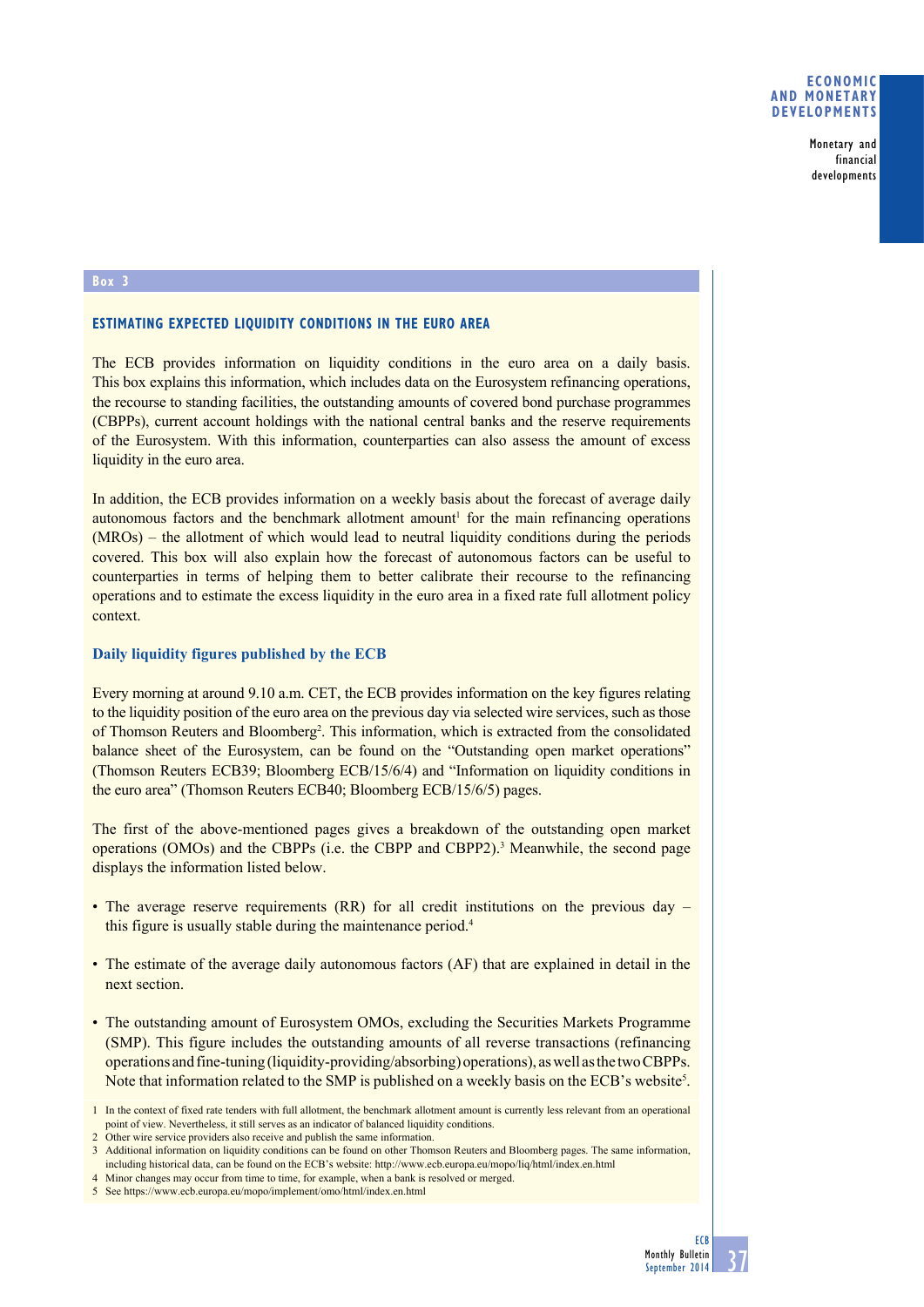- The recourse to the marginal lending facility (MLF) and the deposit facility (DF) on the previous business day.
- The aggregate current account (CA) holdings of credit institutions with the NCBs on the previous day. The following formula can thus be used to calculate the excess liquidity (EL) prevailing in the euro area on the previous day: *EL = CA + DF – MLF – RR*
- The average current account holdings in the current maintenance period, which is useful for calculating the average excess liquidity from the first day of the maintenance period up to the previous day.
- The net liquidity effect (NLE) from autonomous factors and the SMP, which involves the value of autonomous factors on the previous day excluding the outstanding amount of the SMP. Even though the ECB does not publish information on changes in the SMP on a daily basis, it is still useful in terms of estimating the daily autonomous factors as follows: *AF = NLE + SMP*

## **Autonomous factors**

Autonomous factors are those items in the central bank balance sheet that do not reflect monetary policy operations or reserve holdings. They are called autonomous because they are not under the control of the central bank. As such, they are a key element in the assessment of liquidity conditions and represent the largest source of uncertainty with regard to estimating the future liquidity needs of the banking system. Autonomous factors can be classified as (i) net government deposits held with the Eurosystem NCBs, (ii) banknotes in circulation6 , (iii) net foreign assets, (iv) net assets denominated in euro, and (v) other autonomous factors<sup>7</sup>.

Since 2013, the sum of all autonomous factors has fluctuated between €443 billion and €553 billion. However, as can be observed in Chart A, it has pursued a rather volatile path, similar to that observed for government deposits held with NCBs<sup>8</sup>. During a



- 6 As determined by the behaviour of the public. For further information on autonomous factors, see the article entitled "The liquidity management of the ECB", *Monthly Bulletin*, ECB, May 2002.
- 7 These include other balance sheet items such as revaluation accounts, other claims and liabilities of euro area residents, and capital and reserves.
- 8 Government treasuries might keep their main deposit accounts with NCBs and commercial banks. In this context, liquidity conditions in the euro area are only affected when there are inflows or outflows as regards the accounts with NCBs.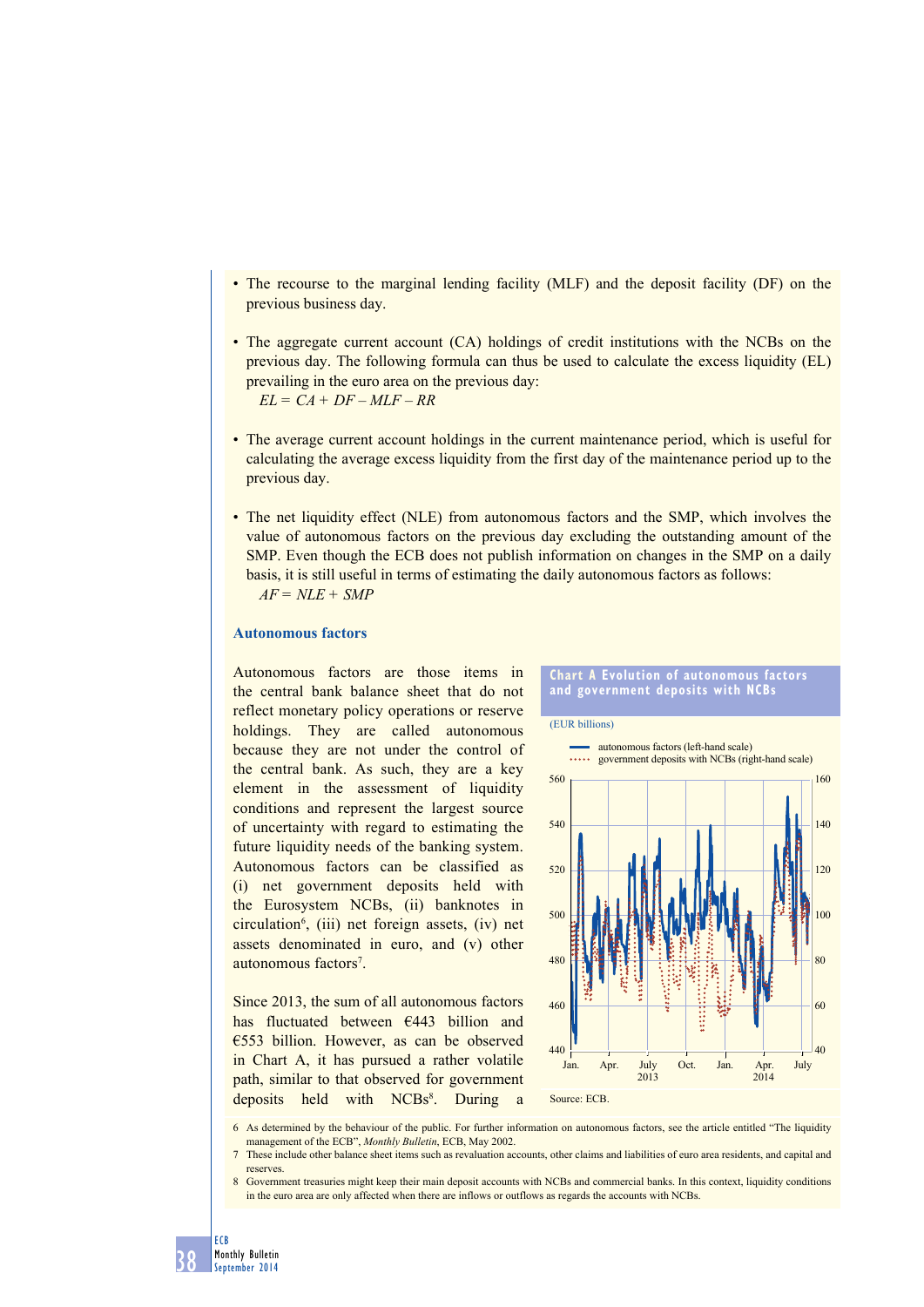## **Economic and monetary developments**

Monetary and financial developments

maintenance period, government deposits account for most of the volatility vis-à-vis the share of autonomous factors with a significant cyclical component during a calendar month. Since 2012, the daily changes observed in autonomous factors have averaged around  $64.4$  billion, as compared with the corresponding figure of  $63.7$  billion for net government deposits.

## **Estimating expected weekly liquidity conditions**

The ECB publishes every week, together with the announcement of the MRO and also with the allotment of the MRO, the forecast of the average daily autonomous factors for the period from the day of the announcement until the day before the maturity date of the MRO<sup>9</sup>. Counterparties can use this information to determine a baseline scenario (considering, for example, unchanged amounts in outstanding tender operations and securities purchased by the ECB) of expected liquidity conditions in the euro area during the MRO week, and also to calibrate their recourse to Eurosystem liquidity operations. The higher the autonomous factors, the lower the expected liquidity.

In order to estimate the average expected liquidity during an MRO week, on the announcement date (t), the realised liquidity on day t-1 needs to be adjusted by (i) the difference between the autonomous factors realised (AFR) on day t-1 and the forecast (as published by the ECB) of the average autonomous factors valid for the week thereafter, and (ii) the expected change in open market operations (including an estimation of early repayments of the three-year longer-term refinancing operations (LTROs)). This should be done as follows:





9 In the first week of each maintenance period, the forecast only covers the period from the settlement date of the MRO until a day before the maturity date of the operation.

10 That is, assuming unchanged amounts of other outstanding OMOs during the week concerned.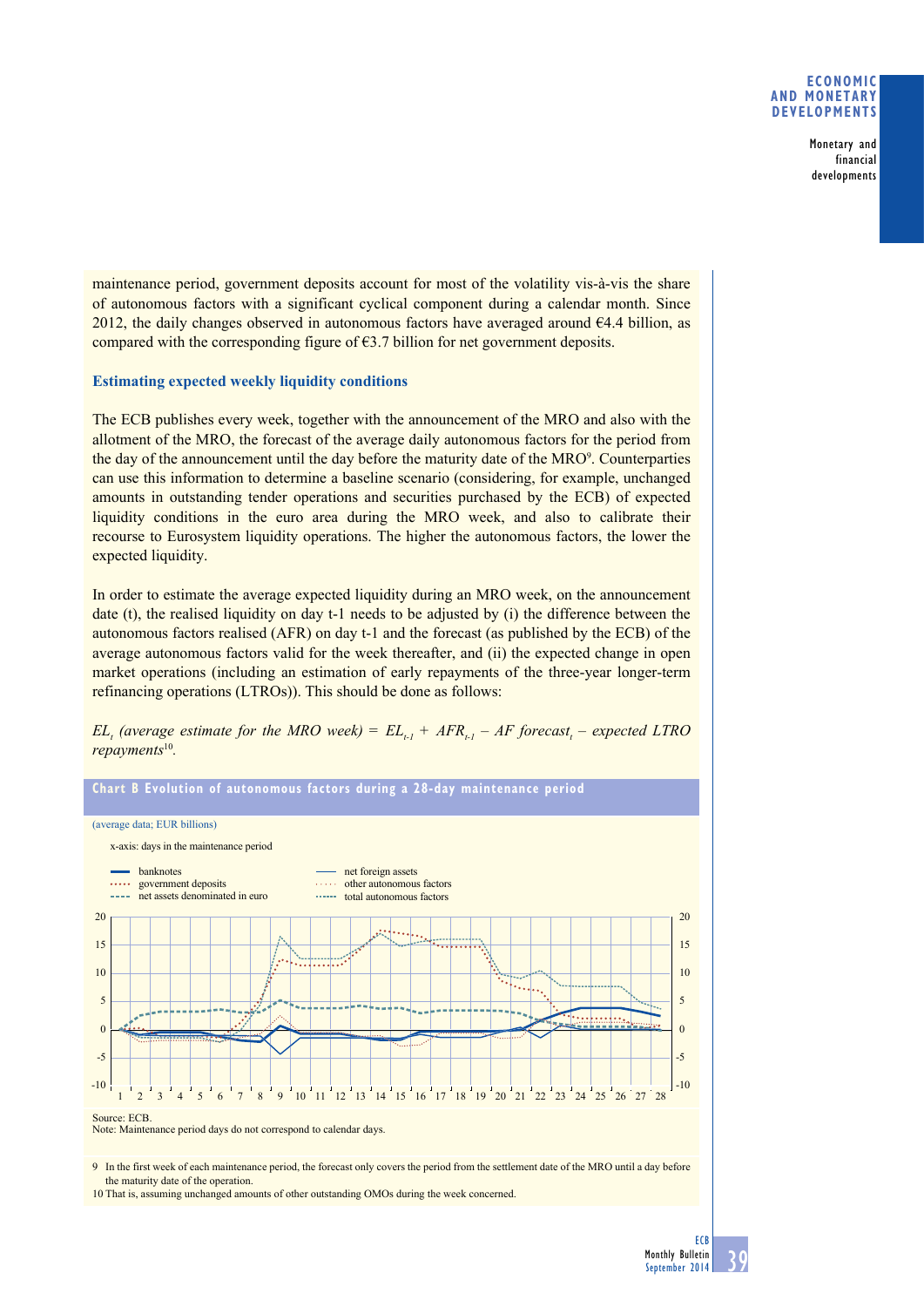Note that the fit of the estimate will depend on the difference between the published ECB forecast of the average daily autonomous factors and their realised value. The mean of this difference stands at around  $\epsilon$ 5 billion, with 65% of observations below the mean, based on a two-year sample. In addition, the volatility of autonomous factors might lead to significant fluctuations in liquidity during the MRO week. The average difference between the maximum and the minimum value of autonomous factors during the maintenance period is €44 billion, being mainly driven by the evolution of government deposits (see Chart B). The latter tend to increase when taxes are collected and decline with the disbursement of salaries and pensions. While tax collection activities are concentrated around the last ten days of a calendar month, salaries and pensions are usually paid at the beginning of the month. Hence, when assessing liquidity conditions on a daily basis, a consideration of the likely developments in government deposits is essential in order to anticipate possible shortages of liquidity.

### **Example: estimating daily liquidity conditions**

Counterparties can estimate excess liquidity on a daily basis with the information provided on the aforementioned ECB-related pages and the forecast of average daily autonomous factors. Two simple methods of estimation are presented below (see Chart C). Clearly, the precision of estimates can be increased by making use of more advanced information<sup>11</sup>.

## **chart c two simple methods of estimating daily liquidity conditions**



Source: ECB.

The table in this box uses two MRO weeks of the first maintenance period of 2014 to show how excess liquidity can be estimated on a daily basis. The green shaded area (columns I to IV) represents data made available to the market by the ECB, i.e. with a one-day lag and via the wire services. The data involve: the expected outstanding refinancing and fine-tuning operations<sup>12</sup> (column I), the outstanding amounts of securities purchased by the ECB (column II), reserve requirements (column III), and, finally, the realised autonomous factors as a sum of the NLE and outstanding SMP holdings (column IV).

Column V shows the calculation of realised excess liquidity, which is based on the data provided to the market that is displayed in the green area. If one recalls, these data are always provided for the previous day. Hence, the computation conducted under column V also refers to the day before.

In the blue shaded areas, liquidity conditions are estimated using the two methods described above, i.e. by only considering the forecast of average daily autonomous factors published by the ECB (light blue area) and by using the same forecast, but adjusting it to reflect an estimation of the monthly evolution of government deposits (dark blue area). The numbers for Tuesday,

11 More refined models can be used for more accurate estimations.

12 The outstanding value of refinancing and fine-tuning operations is always known a day in advance unless there are operations where settlement and allotment take place on the same day.

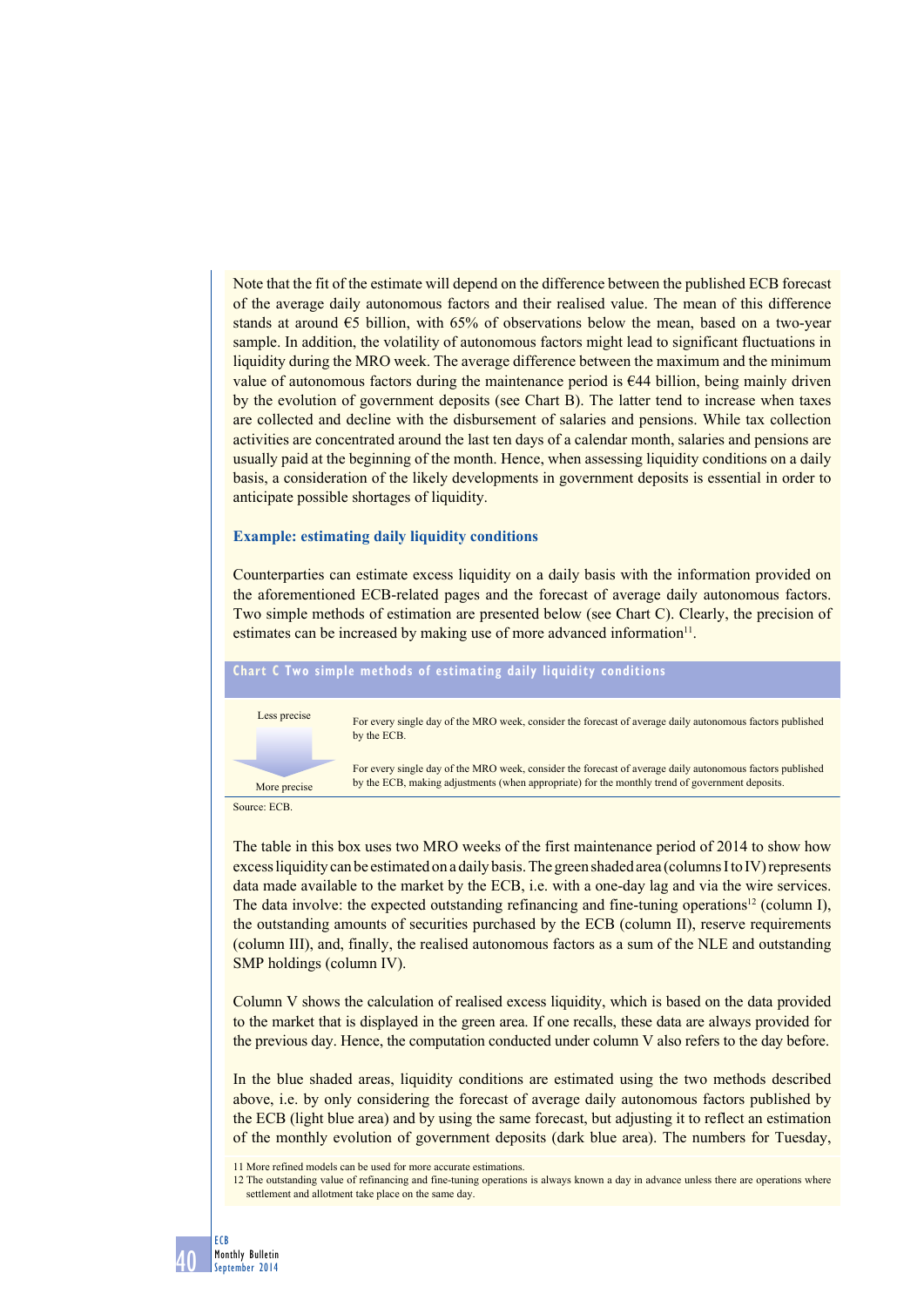## **Economic and monetary developments**

Monetary and financial developments

21 January are in bold and serve as an example. In order to estimate the excess liquidity for this day, the expected change in liquidity conditions needs to be assessed (column VII). This corresponds to the day-to-day difference in reverse transactions<sup>13</sup> (RT; column I) as well as the difference between the realised autonomous factors on the previous day (column IV) and the forecast of autonomous factors.

## $EL_{t}$  (estimate) =  $EL_{t-1} + AF_{t-1} - AF$  forecast<sub>t</sub> + (RT<sub>t</sub>-RT<sub>t-1</sub>)

For this observation, the day-to-day difference in reverse transactions equals nil in the absence of liquidity-providing or absorbing operations or early repayments of three-year LTROs. Hence, the expected change in liquidity conditions consists of the difference between the realised autonomous factors on the previous day (column IV) and the autonomous factor forecast (column VI). On 21 January this difference equalled -€17.1 billion (column VII). Finally, excess liquidity (column VIII) can be estimated by adding the  $-\epsilon$ 17.1 billion expected change in liquidity to the previously realised excess liquidity (column V).

The same estimation is performed in the dark blue area, but the forecast of average daily autonomous factors is adjusted to take into account the evolution of government deposits  $\alpha$  (column X) – a matter of particular relevance during the tax collection period and at the beginning of the month, when salary and pension disbursements take place. Note that the mean of the daily error for the more precise estimate including expectations about government deposits stands at  $€3.6$  billion – almost half the magnitude of the less precise estimate of  $€6.5$  billion.

**estimations of daily liquidity conditions in a sample period**

(EUR billions)

| Reference<br>date (2014) | <b>Refinancing</b><br>and fine-tuning<br>operations<br>I | <b>Outstanding</b><br>volumes of<br><b>securities</b><br>$\mathbf{I}$ | <b>Reserve</b><br>requirements<br>Ш | <b>Realised</b><br>autonomous<br>factors<br>IV | <b>Realised excess</b><br>liquidity<br>$\mathbf{V}$<br>$=$ I + II - III - IV |
|--------------------------|----------------------------------------------------------|-----------------------------------------------------------------------|-------------------------------------|------------------------------------------------|------------------------------------------------------------------------------|
| Mon., 20 Jan.            | 493.4                                                    | 233.8                                                                 | 103.6                               | 484.3                                          | 139.4                                                                        |
| Tue., 21 Jan.            | 493.4                                                    | 233.8                                                                 | 103.6                               | 498.3                                          | 125.3                                                                        |
| Wed., 22 Jan.            | 540.9                                                    | 233.8                                                                 | 103.6                               | 499.9                                          | 171.2                                                                        |
| Thu., 23 Jan.            | 540.9                                                    | 233.8                                                                 | 103.6                               | 509.9                                          | 161.2                                                                        |
| Fri., 24 Jan.            | 540.9                                                    | 233.5                                                                 | 103.6                               | 502.7                                          | 168.1                                                                        |
| Sat., 25 Jan.            | 540.9                                                    | 233.5                                                                 | 103.6                               | 502.7                                          | 168.1                                                                        |
| Sun., 26 Jan.            | 540.9                                                    | 233.5                                                                 | 103.6                               | 502.7                                          | 168.1                                                                        |
| Mon., 27 Jan.            | 540.9                                                    | 233.5                                                                 | 103.6                               | 500.8                                          | 170.1                                                                        |
| Tue., 28 Jan.            | 540.9                                                    | 233.5                                                                 | 103.6                               | 497.1                                          | 173.7                                                                        |
| Wed., 29 Jan.            | 537.4                                                    | 233.0                                                                 | 103.6                               | 502.0                                          | 164.9                                                                        |
| Thu., 30 Jan.            | 540.5                                                    | 233.0                                                                 | 103.6                               | 511.9                                          | 157.9                                                                        |
| Fri., 31 Jan.            | 540.5                                                    | 233.0                                                                 | 103.6                               | 500.3                                          | 169.6                                                                        |
| Sat., 1 Feb.             | 540.5                                                    | 233.0                                                                 | 103.6                               | 500.3                                          | 169.6                                                                        |
| Sun., 2 Feb.             | 540.5                                                    | 233.0                                                                 | 103.6                               | 500.3                                          | 169.6                                                                        |
| Mon., 3 Feb.             | 540.5                                                    | 231.3                                                                 | 103.6                               | 482.3                                          | 185.9                                                                        |
| Tue., 4 Feb.             | 540.5                                                    | 231.3                                                                 | 103.6                               | 480.8                                          | 187.4                                                                        |

Source: ECB.

13 Reverse transactions include refinancing operations and fine-tuning (liquidity-providing/absorbing) operations. Changes here are known a day in advance unless they are related to operations where settlement and allotment take place on the same day.